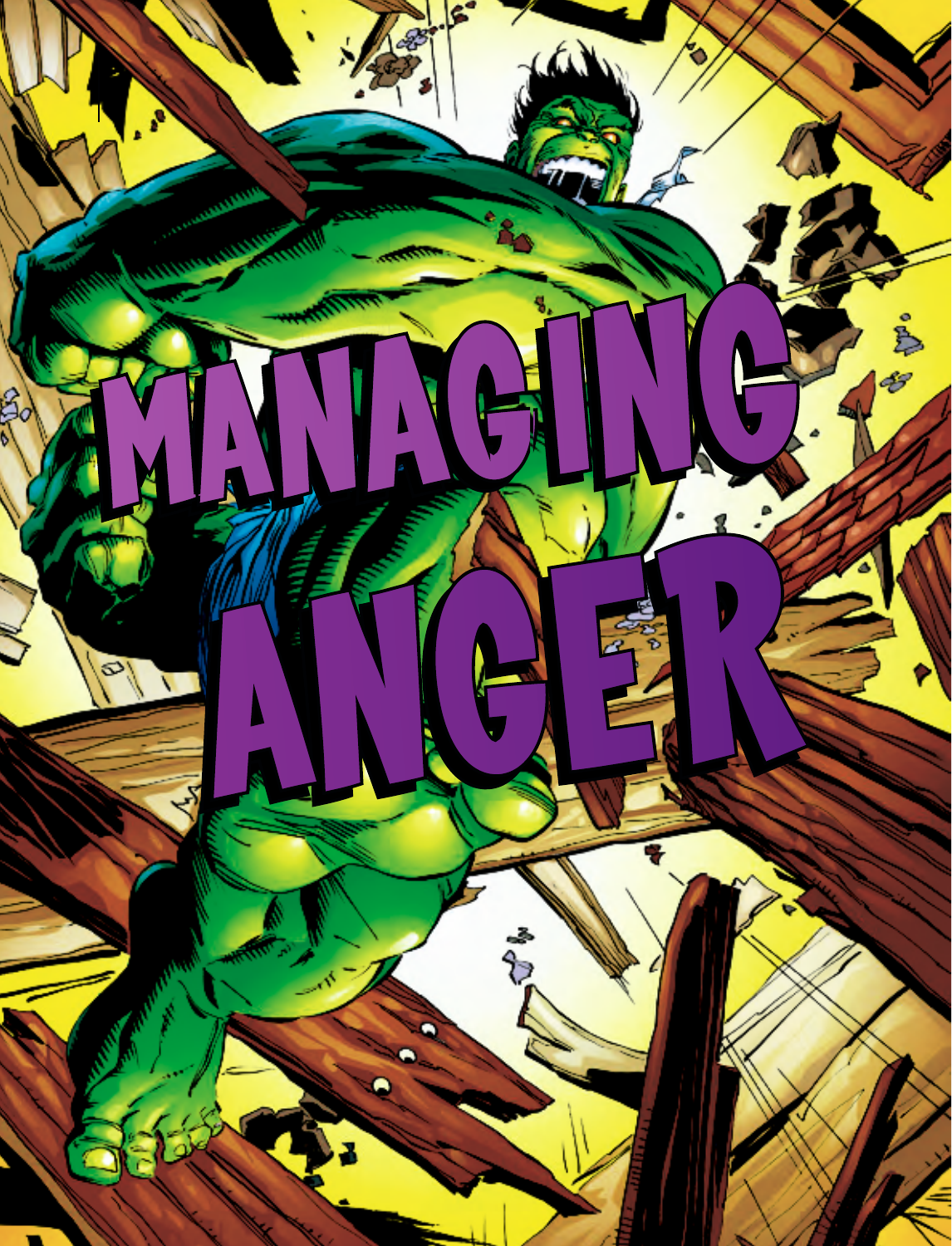### **BY JOYCE RENDER COHEN WITH G A YLE R. DINERSTEIN**

## **"How could this be happening "How could this be happening to me? Why me? Why now?" to me? Why me? Why now?"**

Anger with MS is part of having MS. I know. The professionals tell me that anger is a normal adaptive human emotion, a signal that something needs to be changed. Anger can also be a symptom of depression—which is something for people with MS to remember. Rates of depression are up to three times higher for us than the general population.

Dr. Randolph B. Schiffer, professor of Neuropsychiatry and Behavioral Science at Texas Tech University, says that people with MS deal with two kinds of anger. There is "existential anger"—about the injustice of it all. Having MS is deeply unfair. Then there is "instrumental anger"—the anger that stems from everyday frustrations presented by MS, from trouble with a belt buckle to the HMO that won't pay for your disease-modifying medication.

Dr. Schiffer believes that the two kinds of anger are fundamentally linked. Each

person with MS must come to terms with the core injustice and then, in daily life, learn to balance out the frustrations. He likes to point out that anger can fuel positive problem solving. Years ago, Sylvia Lawry's brother was diagnosed with MS. She was so angry that medical science could offer no help that she started the National MS Society.

According to Peggy Crawford, PhD, a clinical psychologist with the Cleveland Clinic's Mellen Center for Multiple Sclerosis, "Anger often comes in waves. At the time of the diagnosis, there can be anger over how long it took to get the diagnosis. Anger may resurface when new symptoms appear, and again when old symptoms come back in new ways."

My own experience mirrors the experts' words. When exacerbations left me without the use of my limbs, and the recovery seemed endlessly slow, I raged. When vision loss took away my ability to drive and the independence that goes with that, I fumed. When my body functions dimin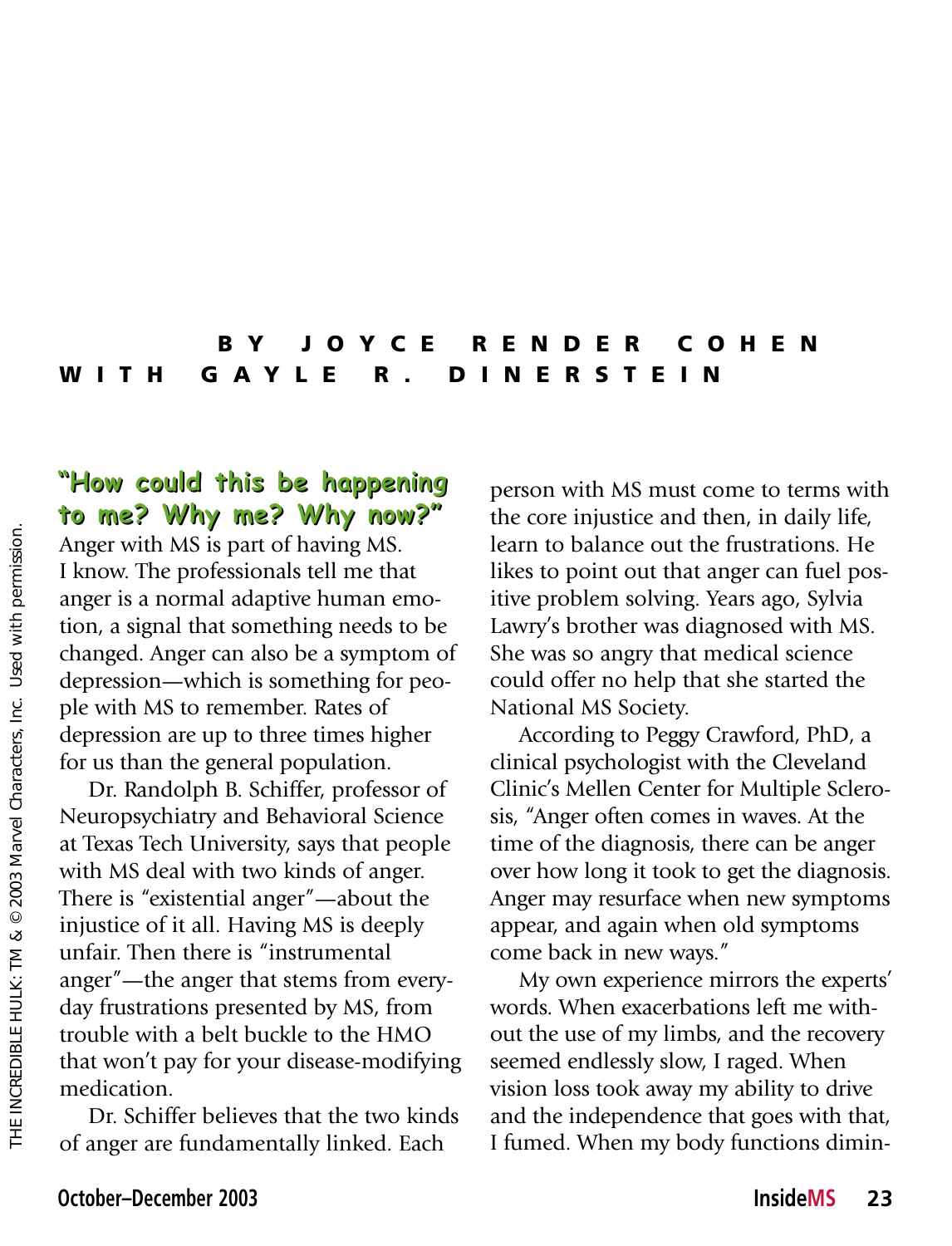ished, I felt fury. When I was diagnosed, floods of anger ran through me. Visuals of a wheelchair and a paralyzed body kept playing in my head.

# **Learning that anger Learning that anger is a normal feeling is a normal feeling**

In the past 17 years of living with MS, anger has been an almost constant companion. Luckily, I have learned how to dissipate some of it and to channel the rest into a positive force. Learning that anger is normal was a first step. It paved the way for me to seek the help of a mental-health professional.

# **In the Past 17 years of living with MS, anger has been an almost constant companion. Luckily I have learned how to dissipate some of it and to channel the rest into a positive force.**

Why would you want to take this step? Very simply, anger can rob you of the energy you need to live your life well with MS. Anger can become a rationale for inappropriate behavior—behavior that can drive a wedge between you and the people you love. Anger can be a cover for hidden feelings like fear and a sense of helplessness. And, importantly, a professional can help you assess the difference between normal anger and depression.

Dr. Crawford asks her patients, "What is the payoff for all this anger?" This is a difficult question, but it's one that must be answered if a person is going to distinguish between the anger that leads to problem solving and the anger that simply overwhelms.

#### **How angry are you, how often, How angry are you, how often, and when? and when?**

Dr. Crawford gives her patients a questionnaire that asks about moods, physical symptoms, and how the individual copes with stress. When people feel overstressed, it's common to feel angry. Dr. Crawford's thorough evaluation helps people frame the basic questions—how angry

are you, how often, and when? which can lead to identifying ways to deal with stress.

Men and women tend to express anger differently. Men are more likely to show their anger. They become assertive, even bullying. Women often resort to passiveaggressive behavior. They retreat into silence—and resentfulness. But both behaviors are made of the same basic stuff. The reason to explore the whys and whens of your anger is to come up with solutions you can use to manage it in more healthy ways. Understanding what triggers your anger can circumvent many explosions.

My personal flash points are varied: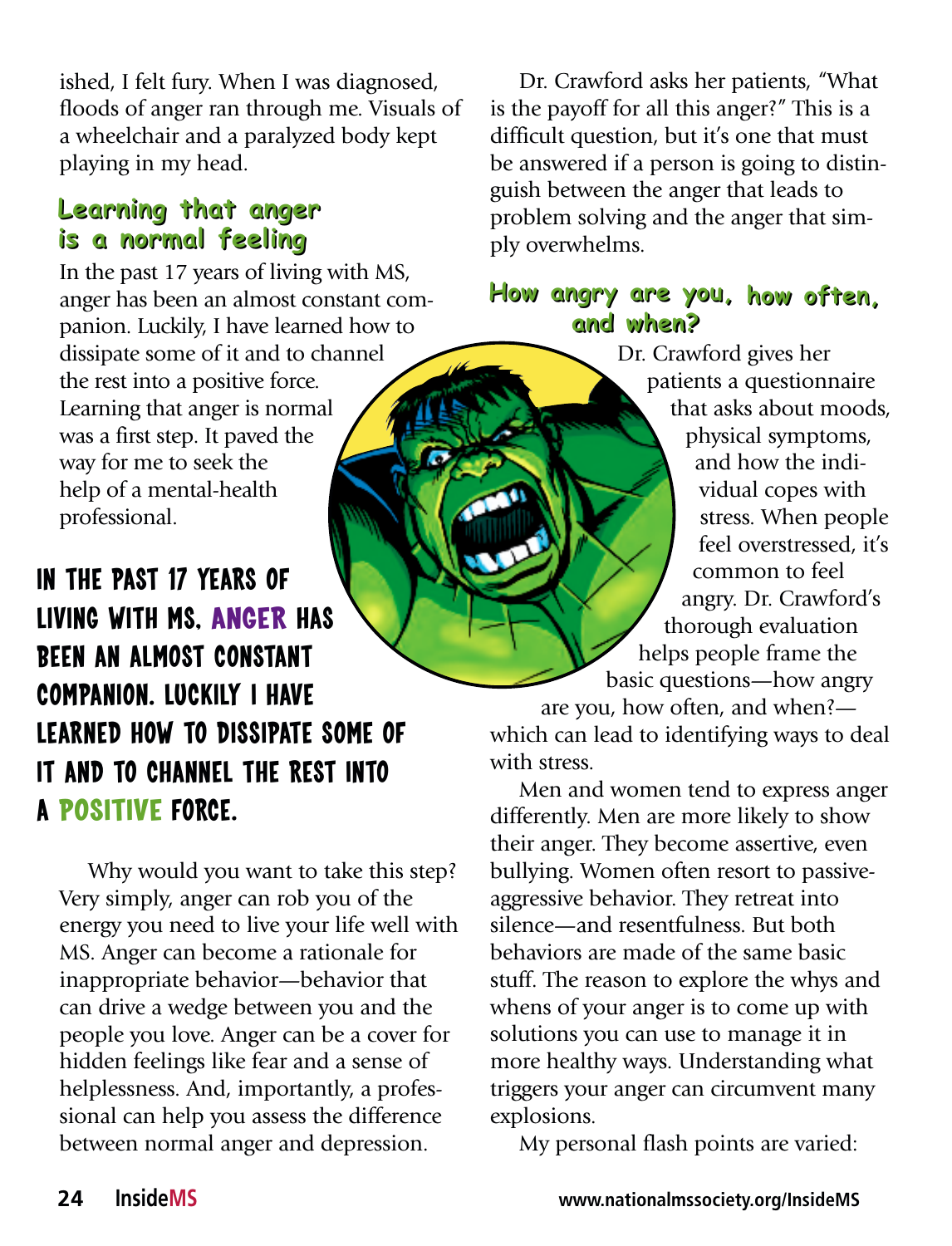some silly, some serious. I'm easily triggered when I see others do what I can no longer do: dancing gracefully; walking hand-in-hand with a partner; driving anywhere, anytime; trying on and buying stylish high-heeled shoes; and filling their vacation days with nonstop shopping, museum visits, concerts, and dinners—all with no concessions to fatigue, spasticity, or mobility problems. I also have to work on managing anger whenever I need to ask someone for help. It always makes me feel that MS has turned me into more of a receiver than a giver.

## **What are your personal triggers? What are your personal triggers?**

■ New symptoms.

■ People who equate a chronic disease with loss of intelligence.

■ Family and friends who should be able to see what needs to be done without needing another explanation of the situation.

■ Needing to ask—every time—for a ride to a regular event or meeting.

■ Demanding social events or extended family gatherings.

■ Handicapped seats that are in the worst viewing areas at arenas or theaters.

■ Feeling left out in social situations when a mobility aid keeps you from being close to the action.

■ Going to restaurants, stores, or hotel rooms that claim to be accessible and aren't.

# **What are some solutions? What are some solutions?**

**When you feel the heat rising:**

■ Do something physical as a release: Hit a pillow, rip up paper (old phone

**My personal flash points are varied: some silly, some serious. I'm easily triggered when I see others do what I can no longer do: dancing gracefully … buying stylish high-heeled shoes …**

books work especially well), let out a scream, go for a walk, get on a bike (stationary or outdoor bike), or use any other piece of exercise equipment. You could even try swishing finger paints or pudding on a big piece of paper until the anger dissipates.

■ Let music calm you: dance or just sway to music, sing your favorite songs as loudly as you can.

■ Use the soothing power of water: take a shower, relax in a bathtub, swim, if that's available, or simply splash your hands in a basin of cool water.

■ Practice the old "count to 10", then shift to deep breathing or any of the relaxation techniques you have learned (see below).

■ Bake bread—kneading dough is a great release—keep frozen dough on hand or use play dough to slap around if you don't want the bread.

■ Escape into a book or video and lose yourself in someone else's life; engage your mind in a challenging crossword or jigsaw puzzle.

■ Pray or meditate—these are powerful tools for managing anger.

**To help keep your anger under control, choose some of these for a regular emotional maintenance program:**